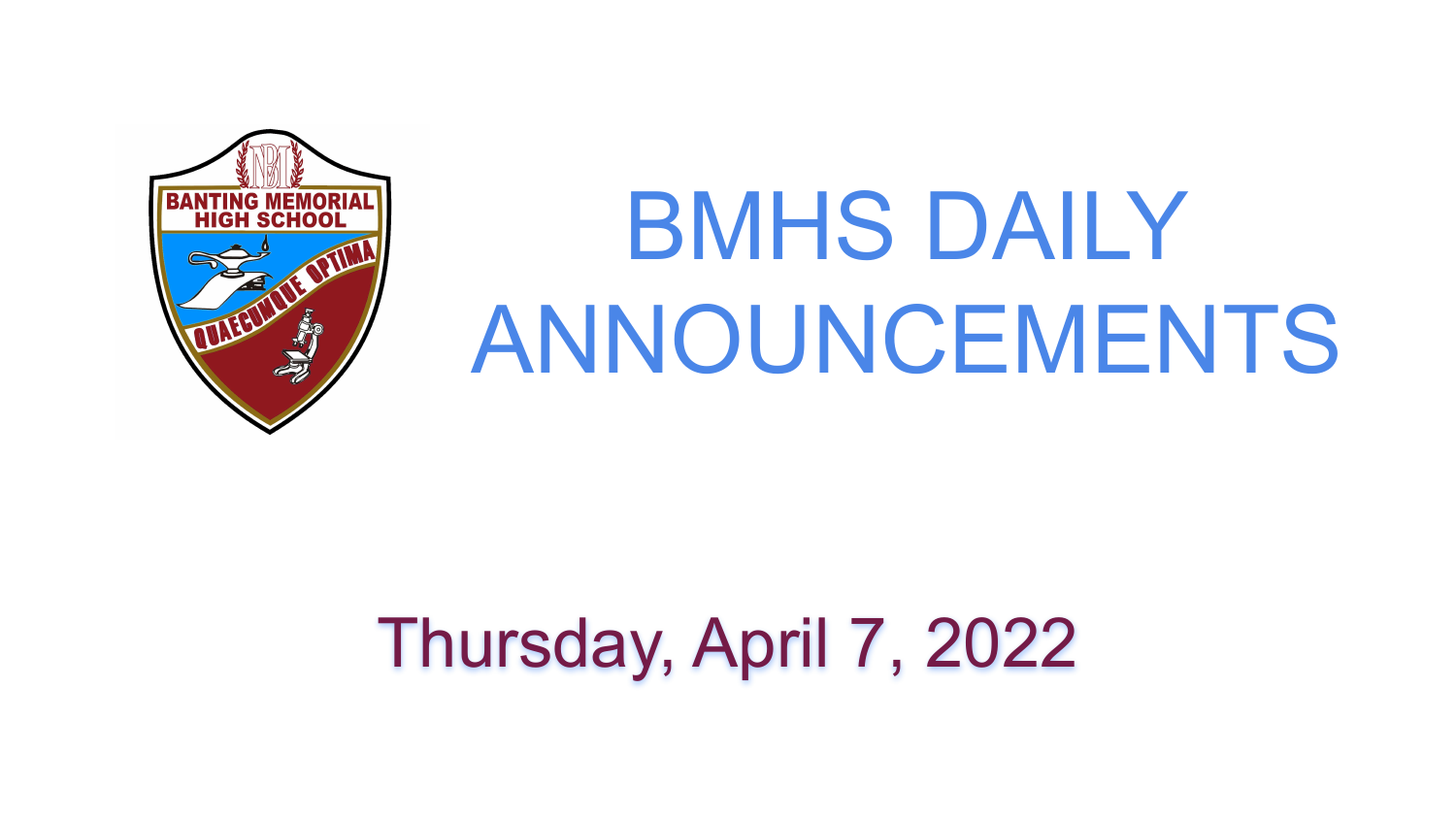### JOIN YOUR GOOGLE CLASSROOM



Thursday, April 7, 2022



Google Classroom

Every student should join their graduating class' Google Classroom to stay up to date with grade specific announcements!

Grade 9 Class of 2025 - 7fdotgt

Grade 10 Class of 2024 - pqn6r6b

Grade 11 Class of 2023 - xmntytr

Grade 12 Class of 2022 - 5kuzhmr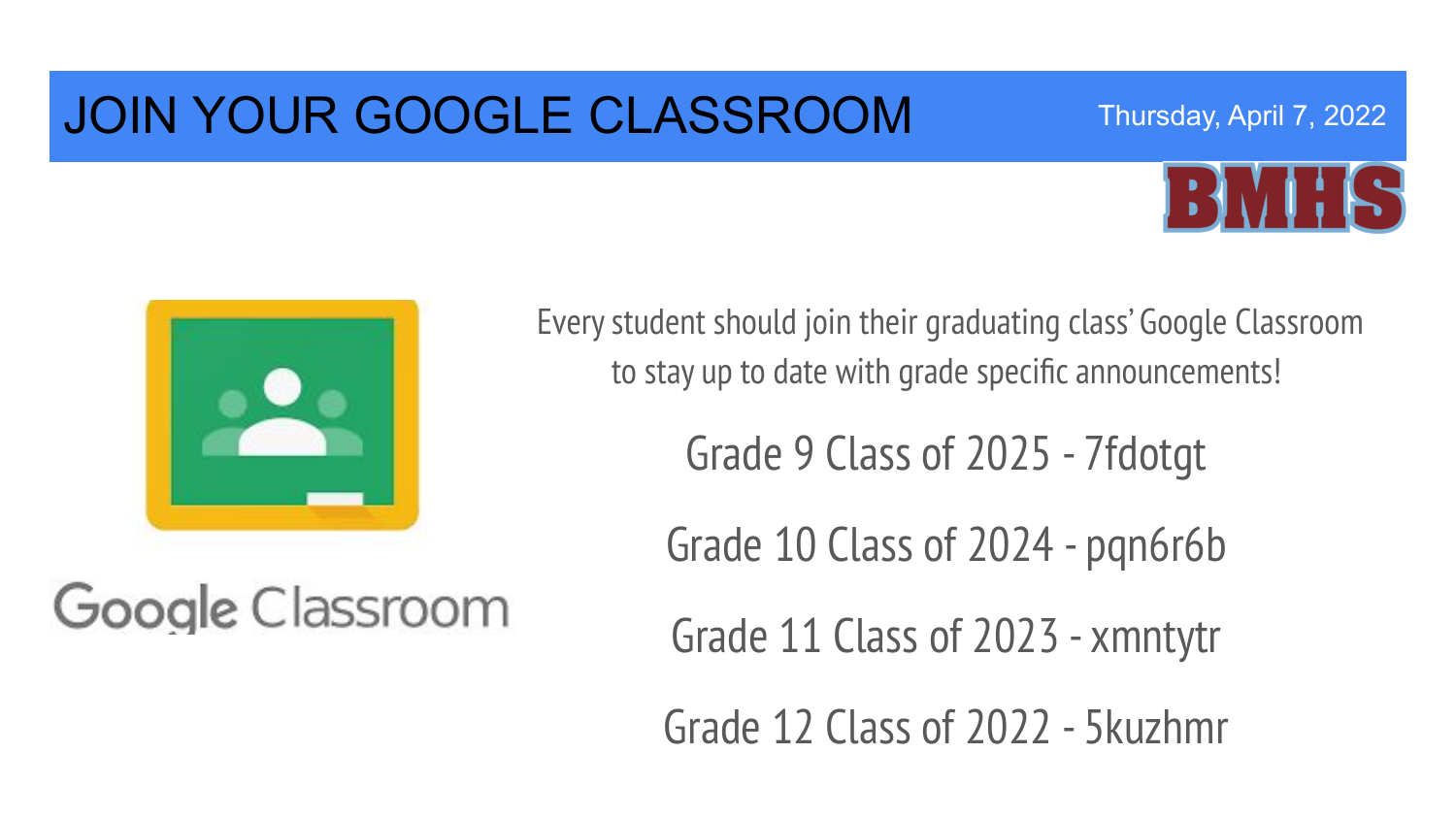#### DAILY SELF-SCREENING Thursday, April 7, 2022 **Ontario** Ministry of Health | Ministry of Education **COVID-19 screening tool** for schools and child care settings **Version 4.6: March 21, 2022**

Reminder that all students must complete and pass the daily COVID-19 self-screening tool each day, prior to attending in-person learning.

Students will be asked, upon arrival at school, to confirm that it has been completed. QR Codes will also be posted outside the entrances to the school building.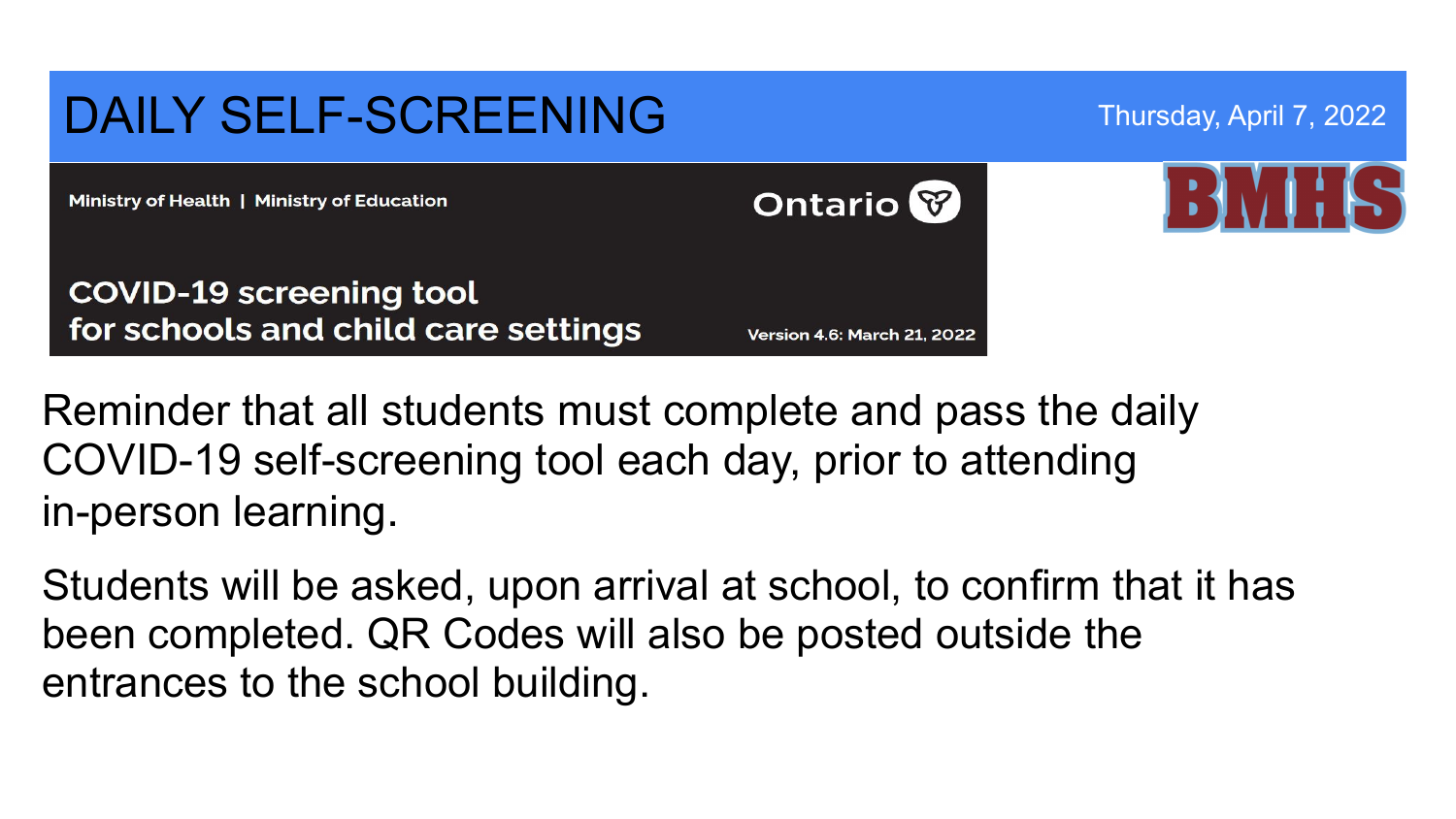## **DELF CLUB** Thursday, April 7, 2022

DELF club will be meeting again this Thursday at lunch. We will be starting practice for listening comprehension question as well as taking our group picture for the yearbook.

Please see Mr. Griese or Mlle. Ubbens if you have any questions or for more information.



Photo credit:sjb.hwcdsb.ca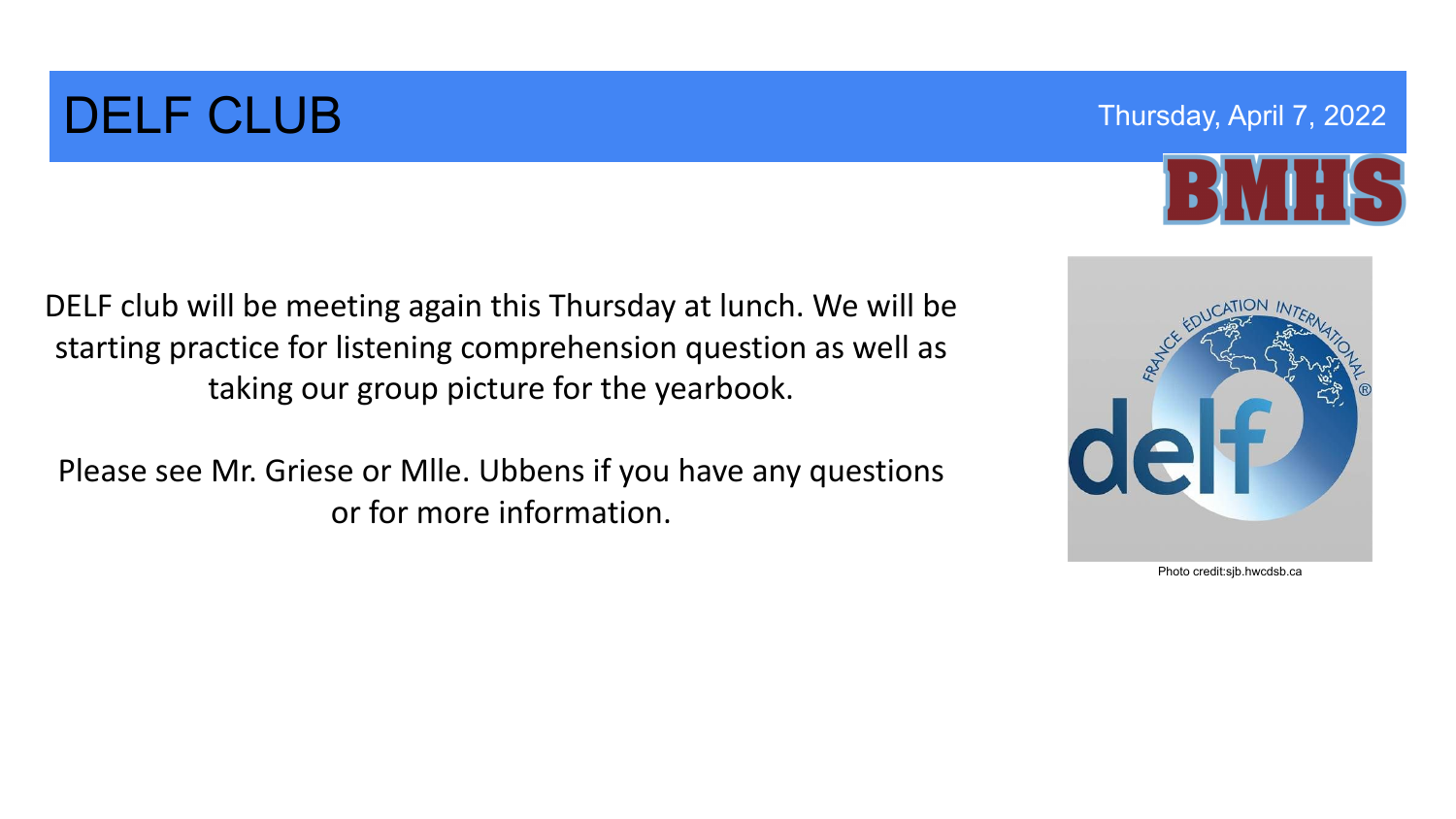### EQUITY TEAM TEAM THURSDAY THURSDAY THURSDAY, April 7, 2022

Any students who speak Anishinabek, Arabic, Azerbaijani, Dari, Gujarati, Macedonian or Malay please come to 138 to see Ms D today at lunch.



Photo credit:myhuron.com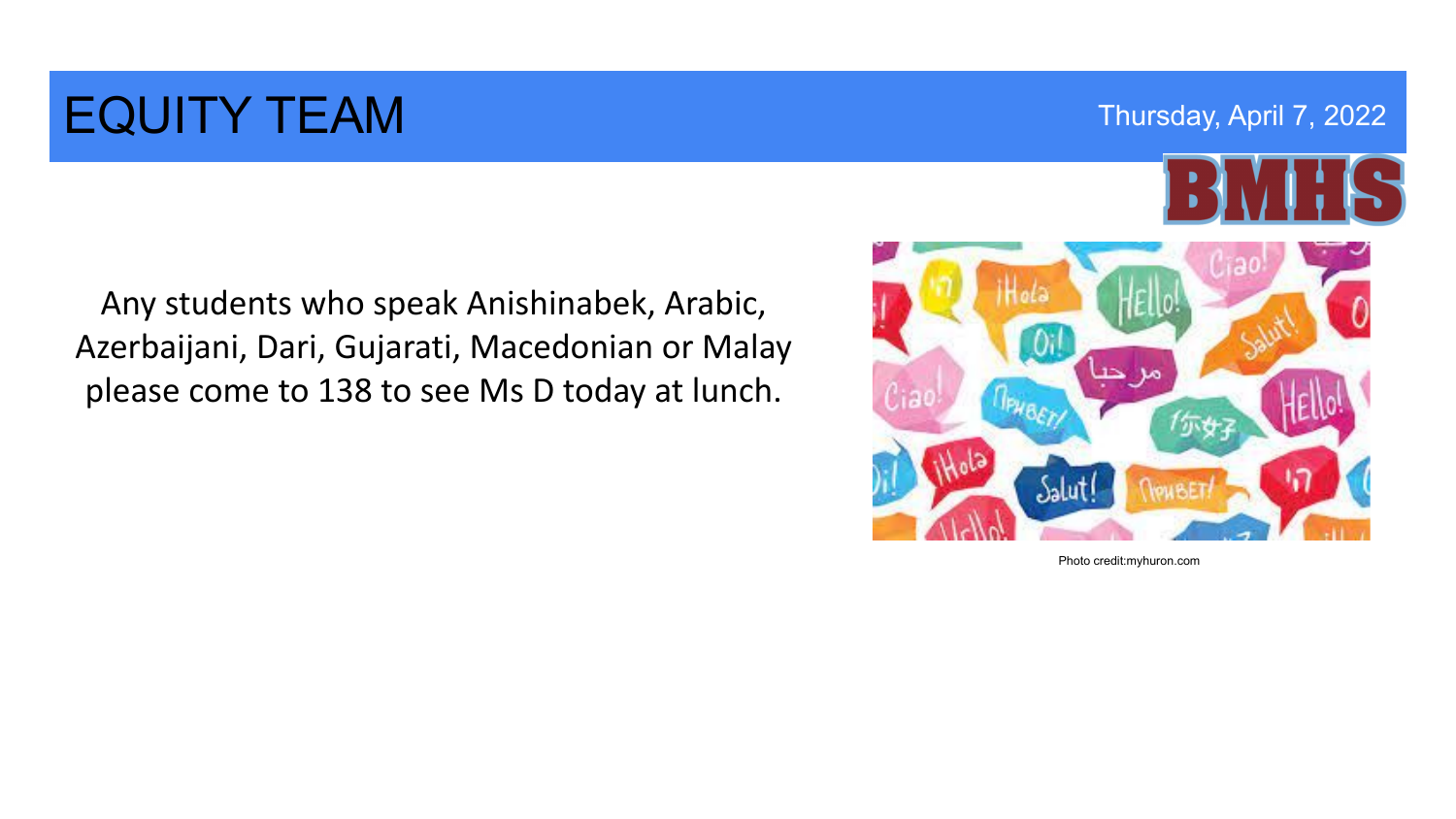### EQUITY TEAM TEAM THURSDAY THURSDAY THURSDAY THUISDAY, April 7, 2022



This is just a reminder that Equity Team will be meeting at lunch and after school in room 221. We have some progress to share so we will see you there!



Photo credit:pngitem.com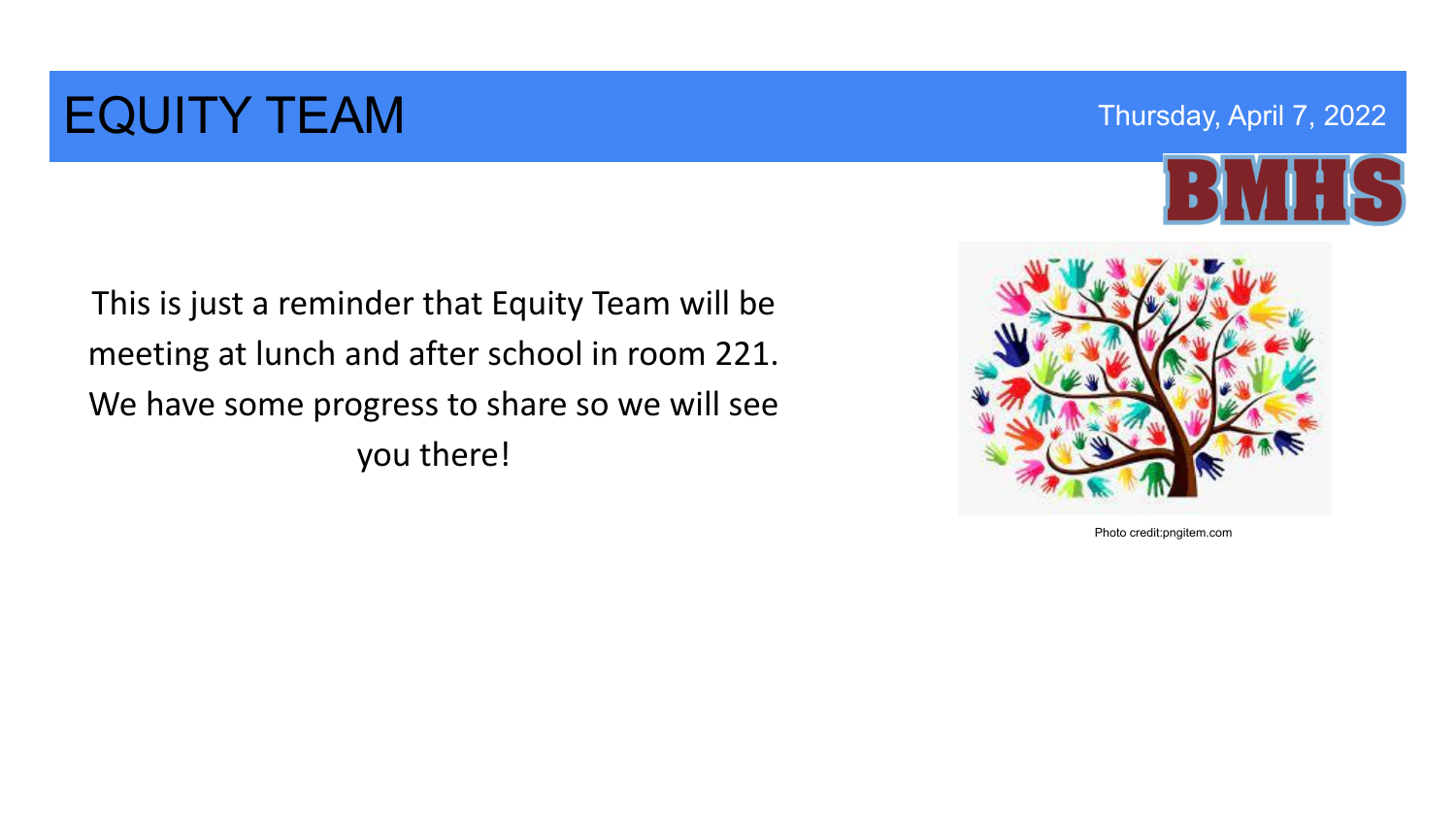**OSSLT Thursday, April 7, 2022** 



OSSLT Practice session is happening today in the library. Students who received invitation slips for the practice session are reminded to go directly to the library during your scheduled practice session.



Photo credit:info51.ca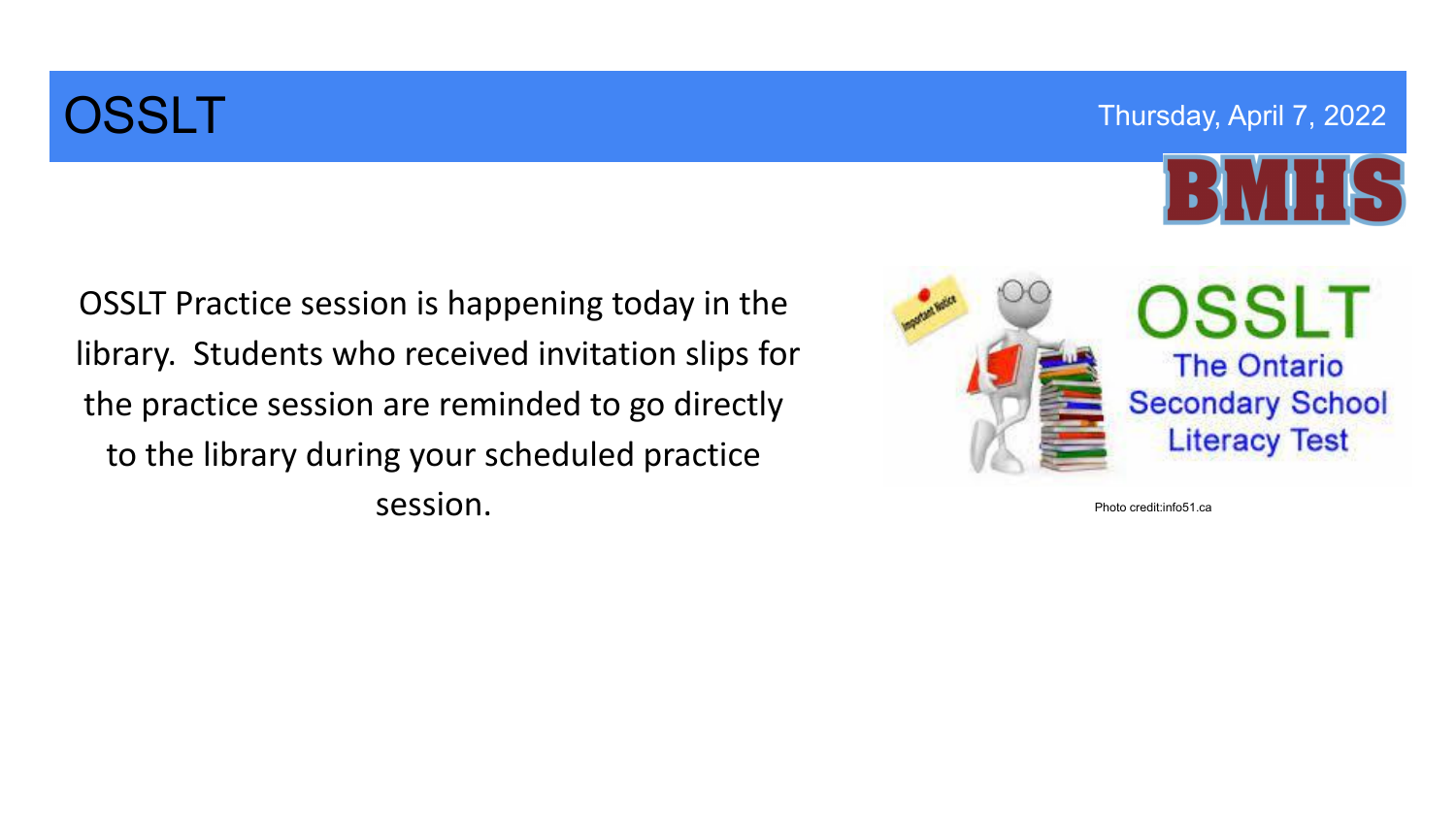### **GIRLS RUGBY** Thursday, April 7, 2022



#### A reminder to all girls rugby players of the practice today in Gym 161.

Don't forget your mouthguards!



Photo credit:theprintnews.co.uk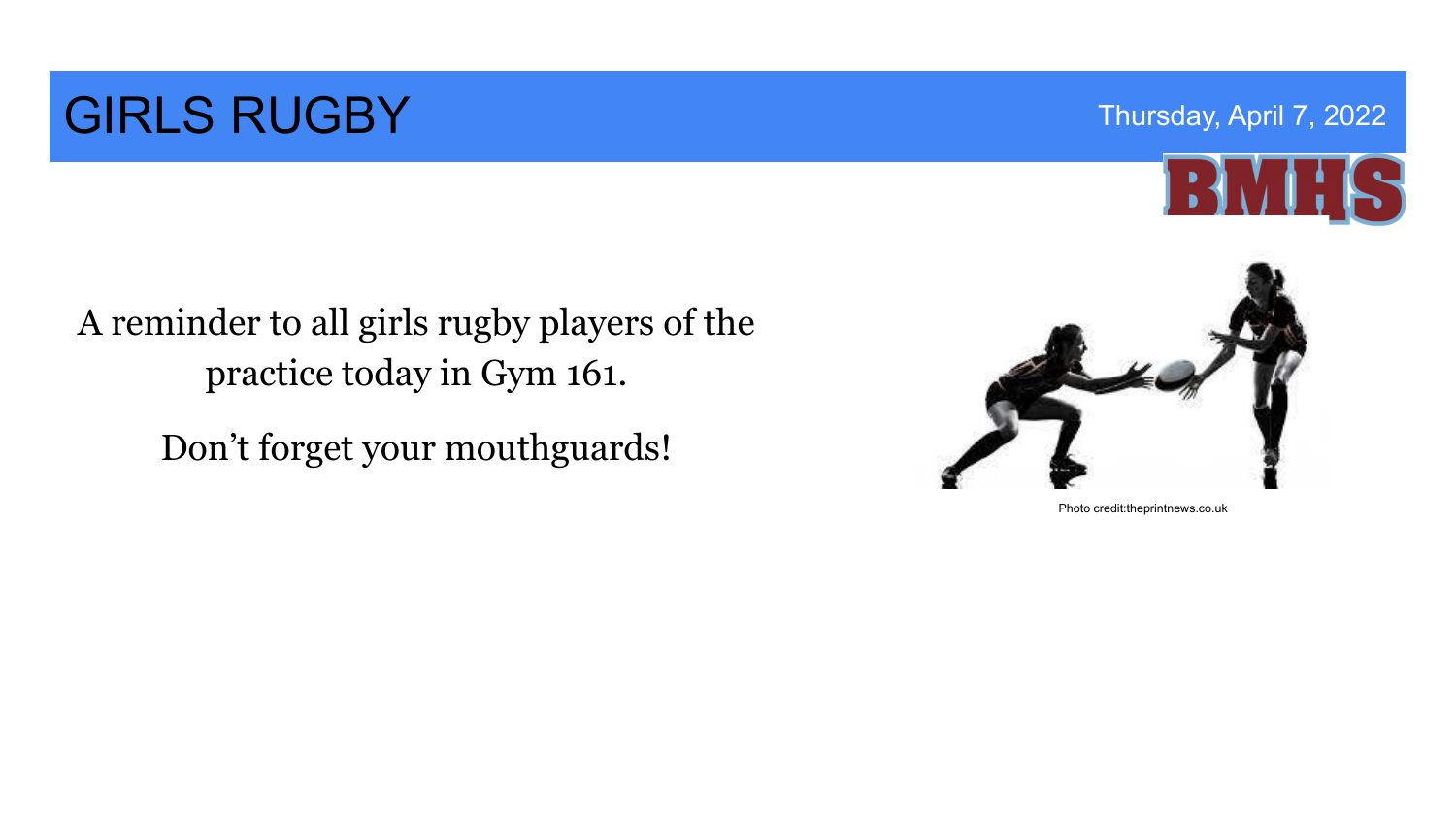### RELAY FOR LIFE Thursday, April 7, 2022

Cancer remains the leading cause of death in Canada, and you can be a part of finding a cure. **June 9th** is Relay for life, come out to show your support, our fundraising goal is \$20,000 so lets make that happen marauders. Sign ups will be available on a QR- code outside of the main gym!



Photo credit:pinterest.com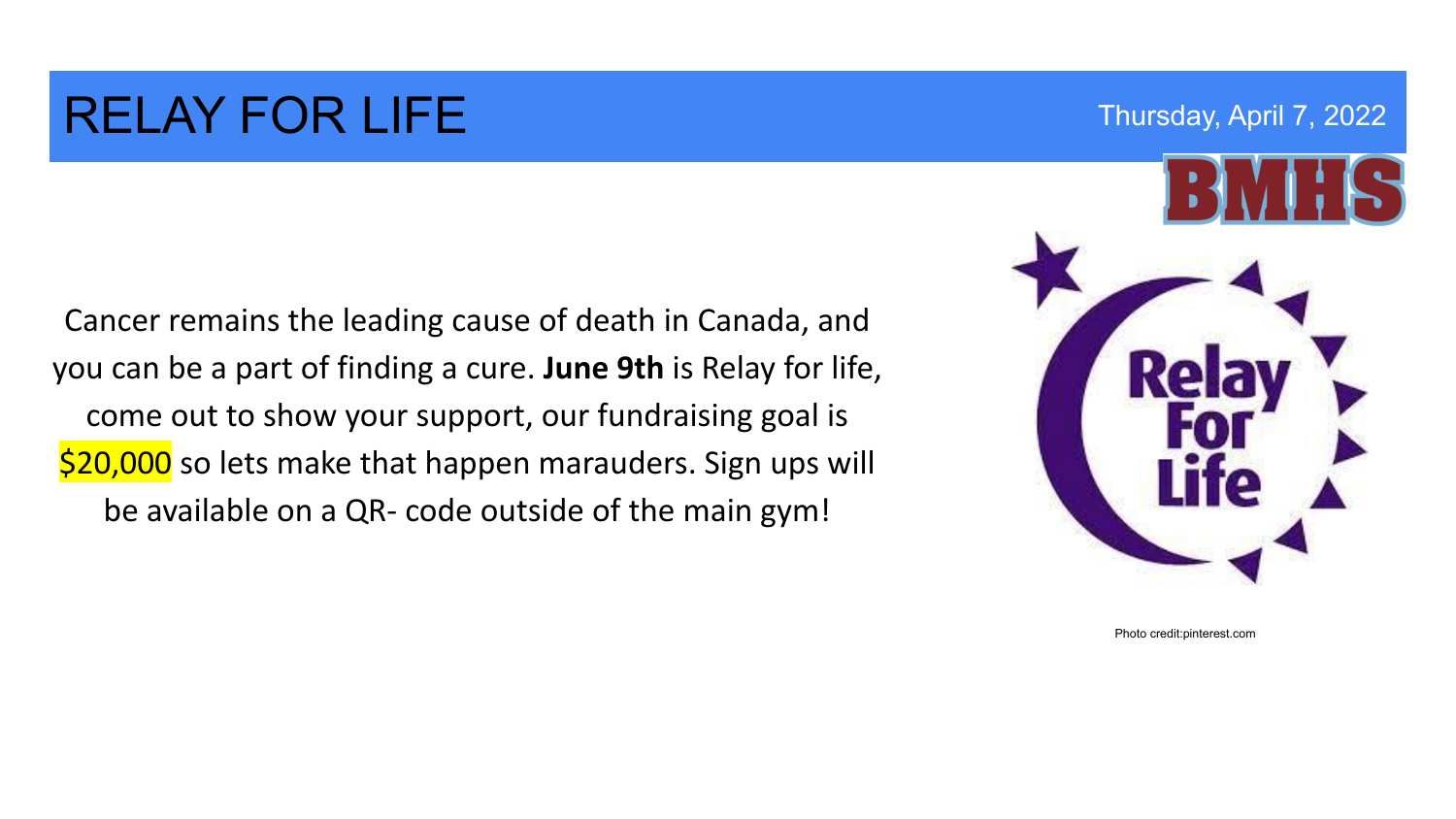

You are all welcomed to bring your lunch and come to room 167 this Friday at 11 for BSA. Come on out for some good music and conversation. We hope to see you there. Be sure to bring a friend.

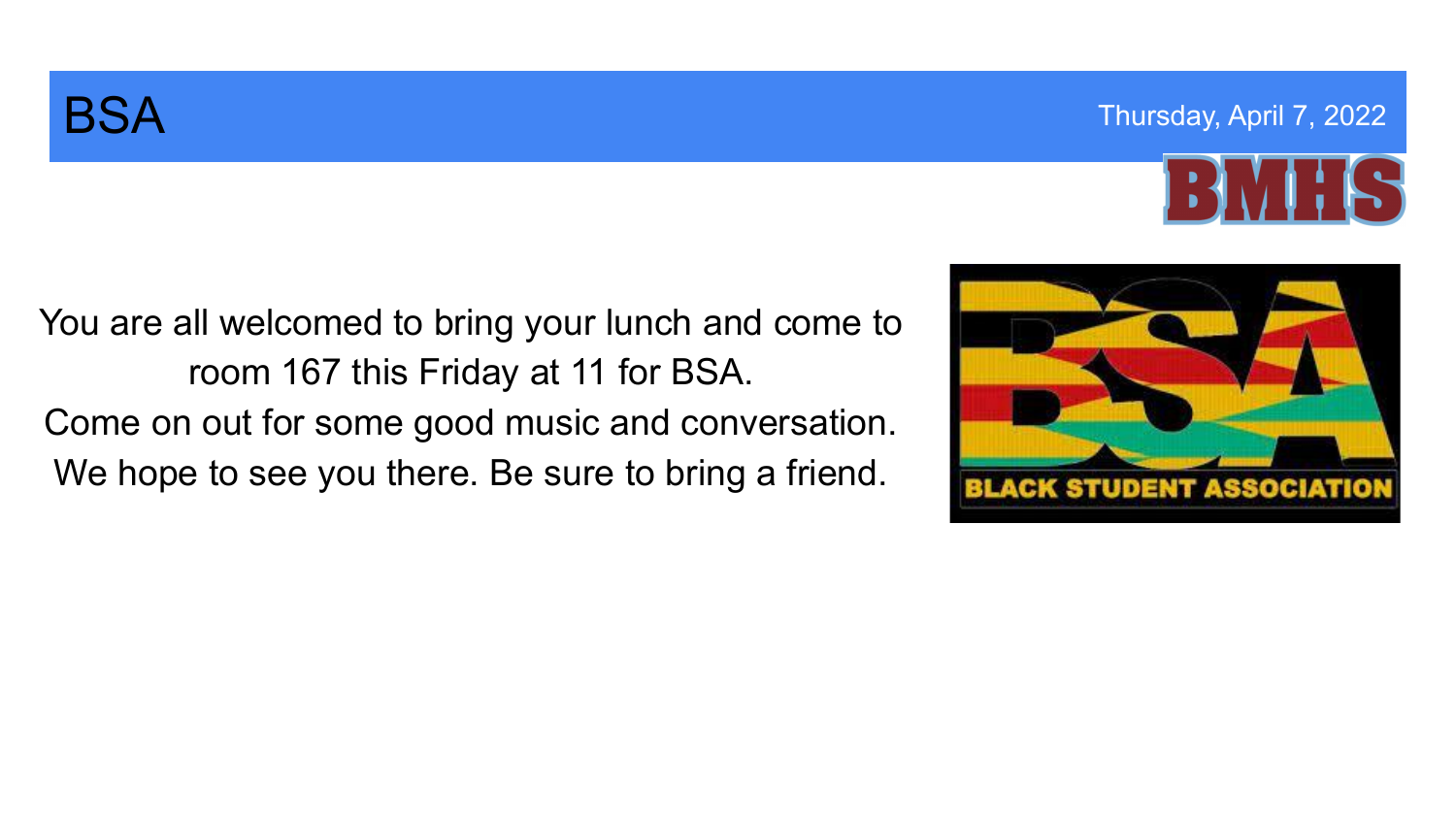### DANCE TEAM Thursday, April 7, 2022

Dance team will meet for lyrical today at 11am. Attendance is mandatory!



Photo credit:clipart-library.com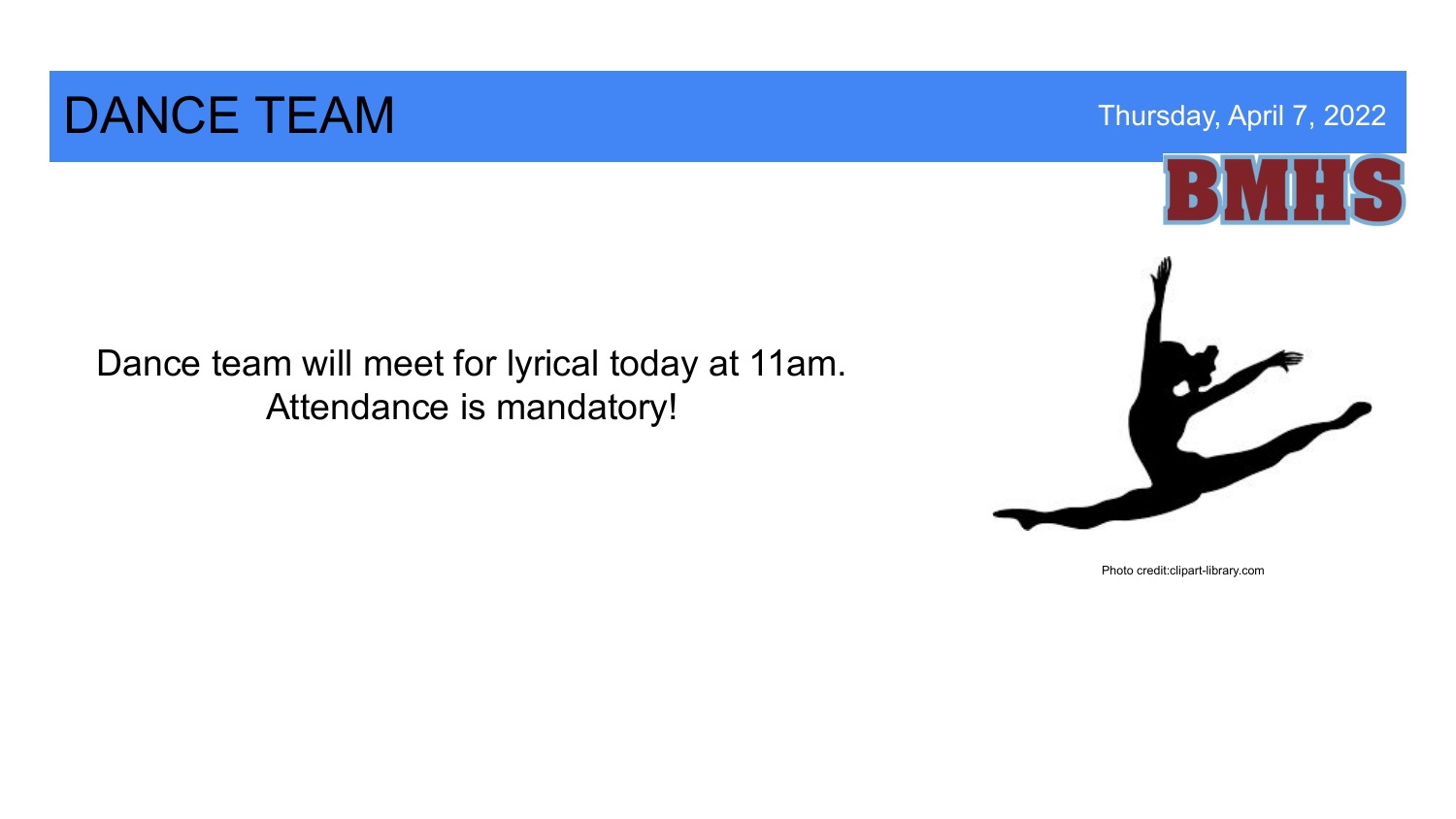#### CULTURAL DIVERSITY FASHION SHOW Thursday, April 7, 2022

Let's celebrate our threads, our dreads, our scarves, our skirts, our shirts, our colours, our beads. Let's celebrate our cultural heritage together. This spring, the Equity Team is proud to announce Banting's first Cultural Diversity Fashion Show! If you or any of your friends are interested in participating, please follow the QR code on our posters around school or visit Room 138 or 216.



Photo credit:everbrite.com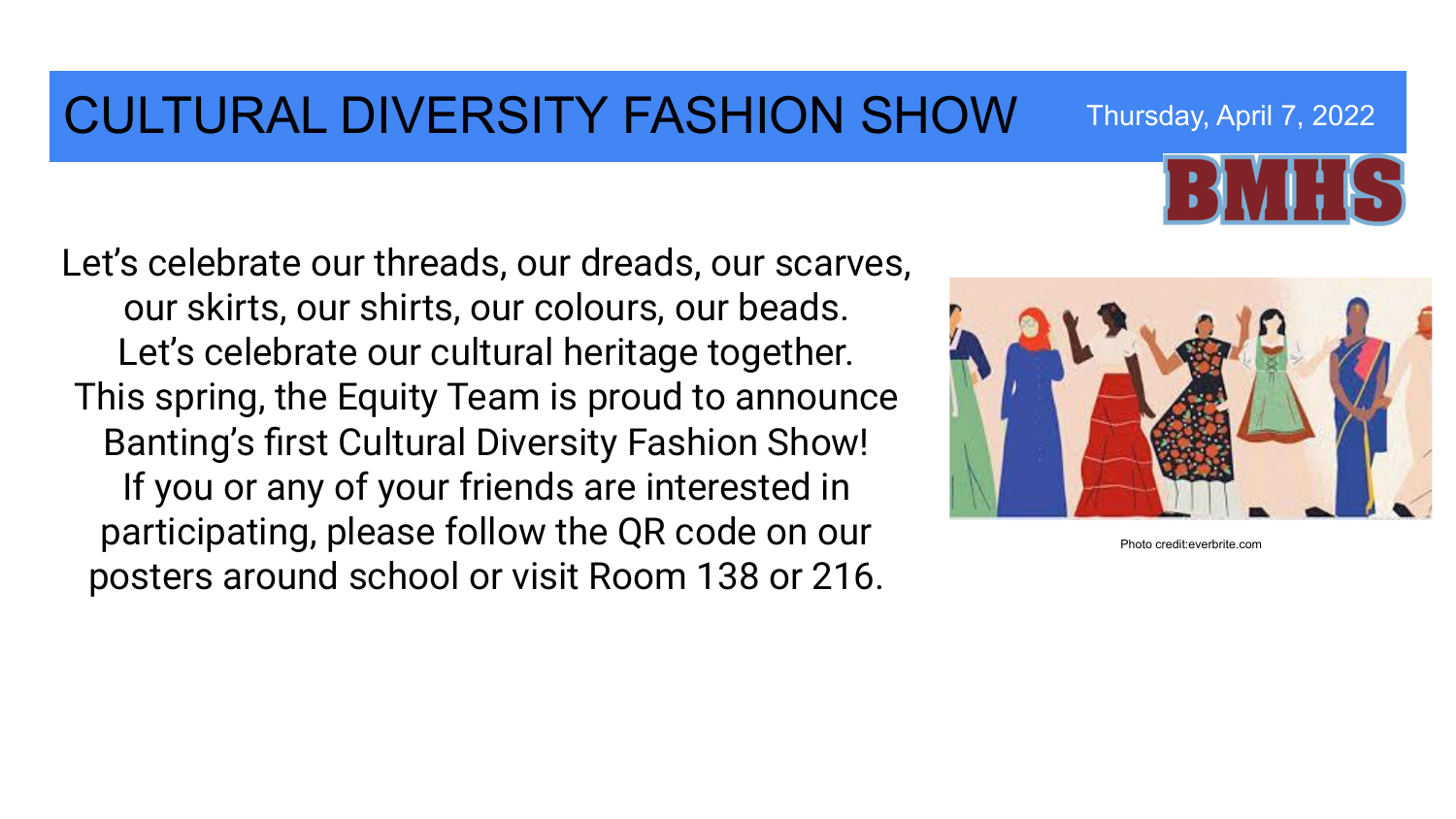### **FUNDRAISER** Thursday, April 7, 2022



Hey Banting, got any old books you don't read and want to help fundraise for the life skills prom? Bring in all your old books and drop them in the box at the front of the library.



Photo credit:cliparts.zone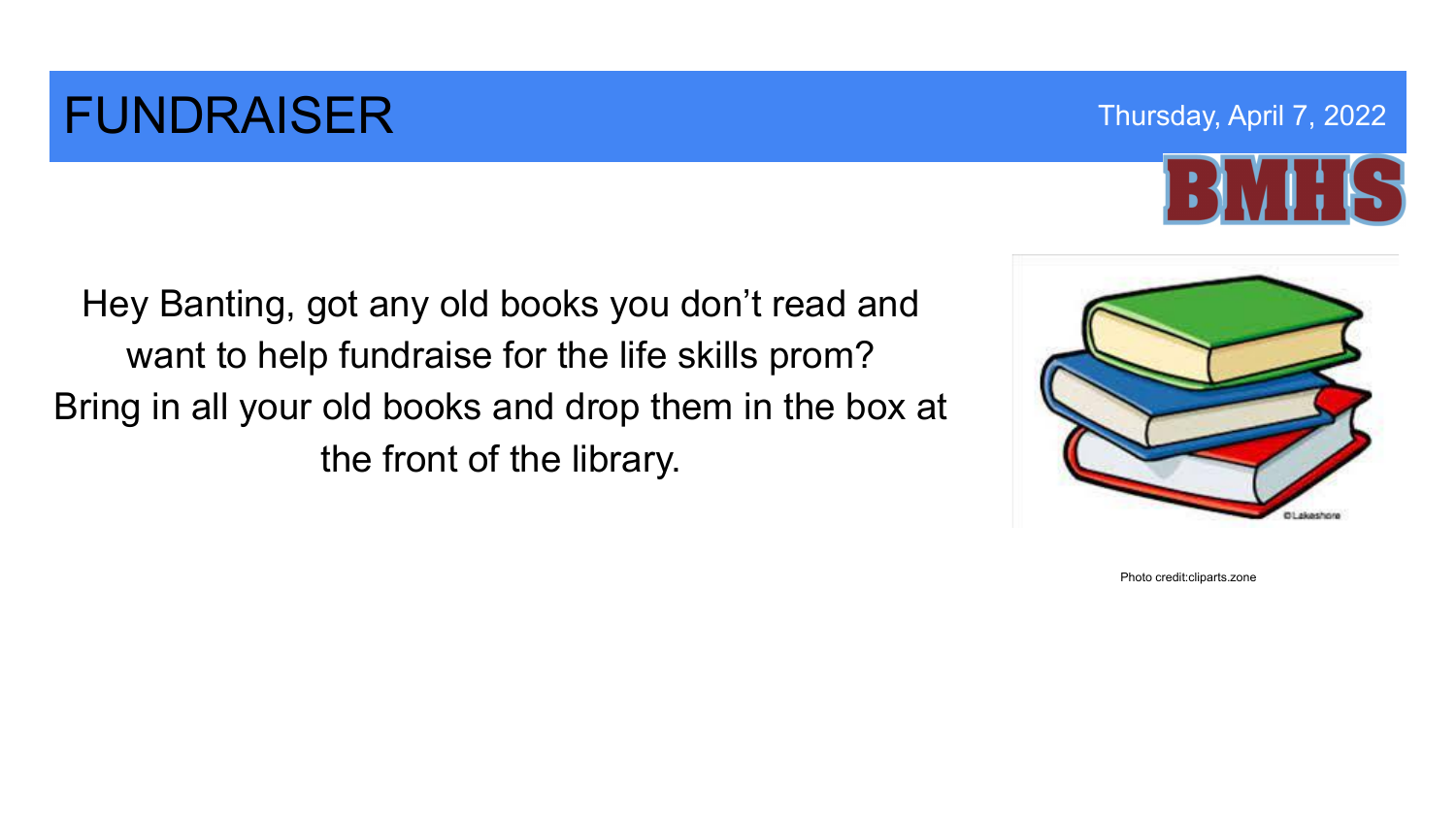#### STAFF BOOK CLUB Thursday, April 7, 2022

Banting's staff book club meets at 2:30 p.m. today in the library. New members are welcome.



Photo credit:georginalibrary.ca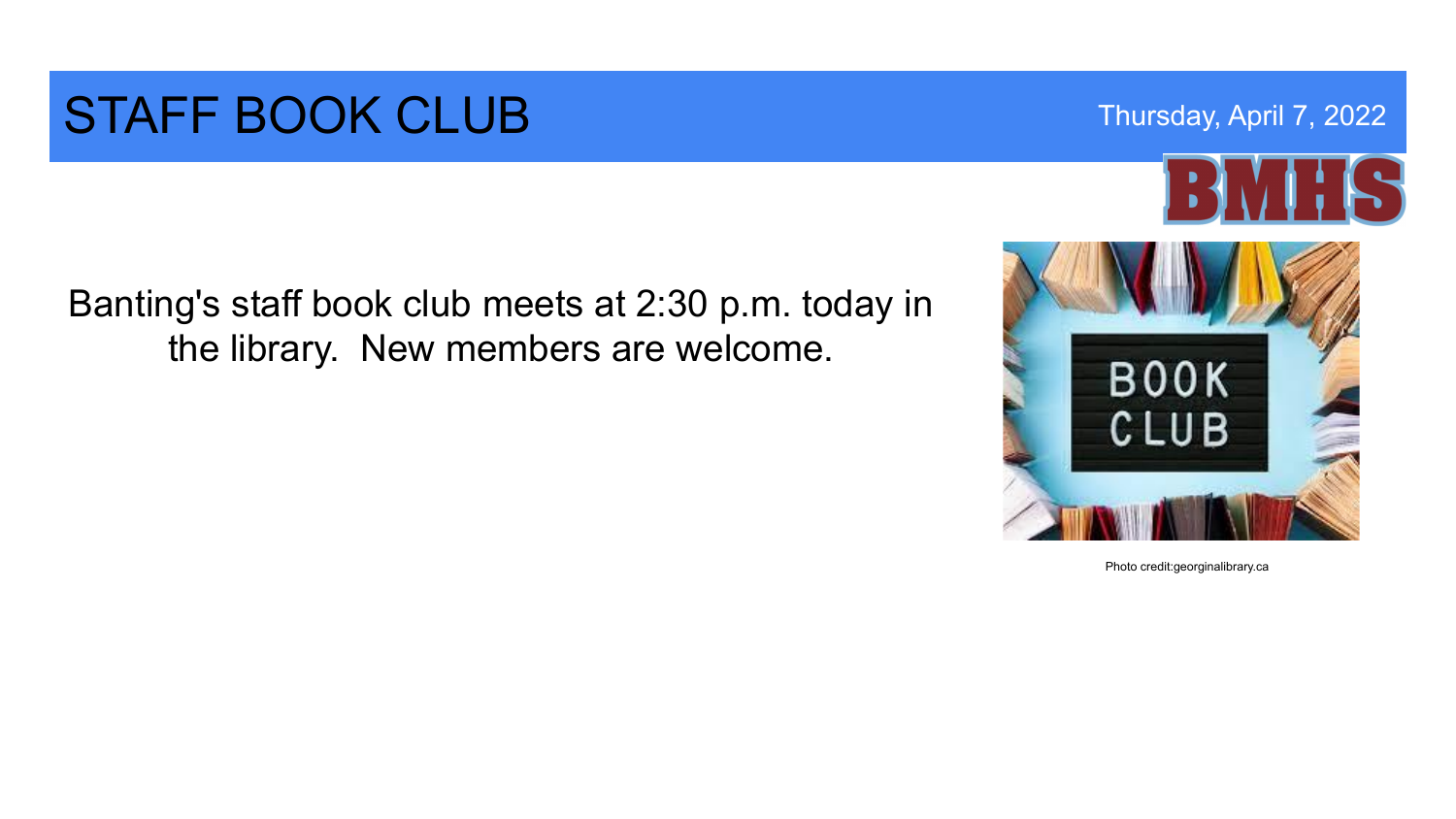#### LIFE SKILLS PROM FUNDRAISER Thursday, April 7, 2022

Want to win a prize by shooting some hoops? On friday April 8th, there will be a free throw competition in gym 116 at lunch to help fundraise for the life skills prom. All you need is a toonie!

Hope to see you there!



Photo credit:pinterest.com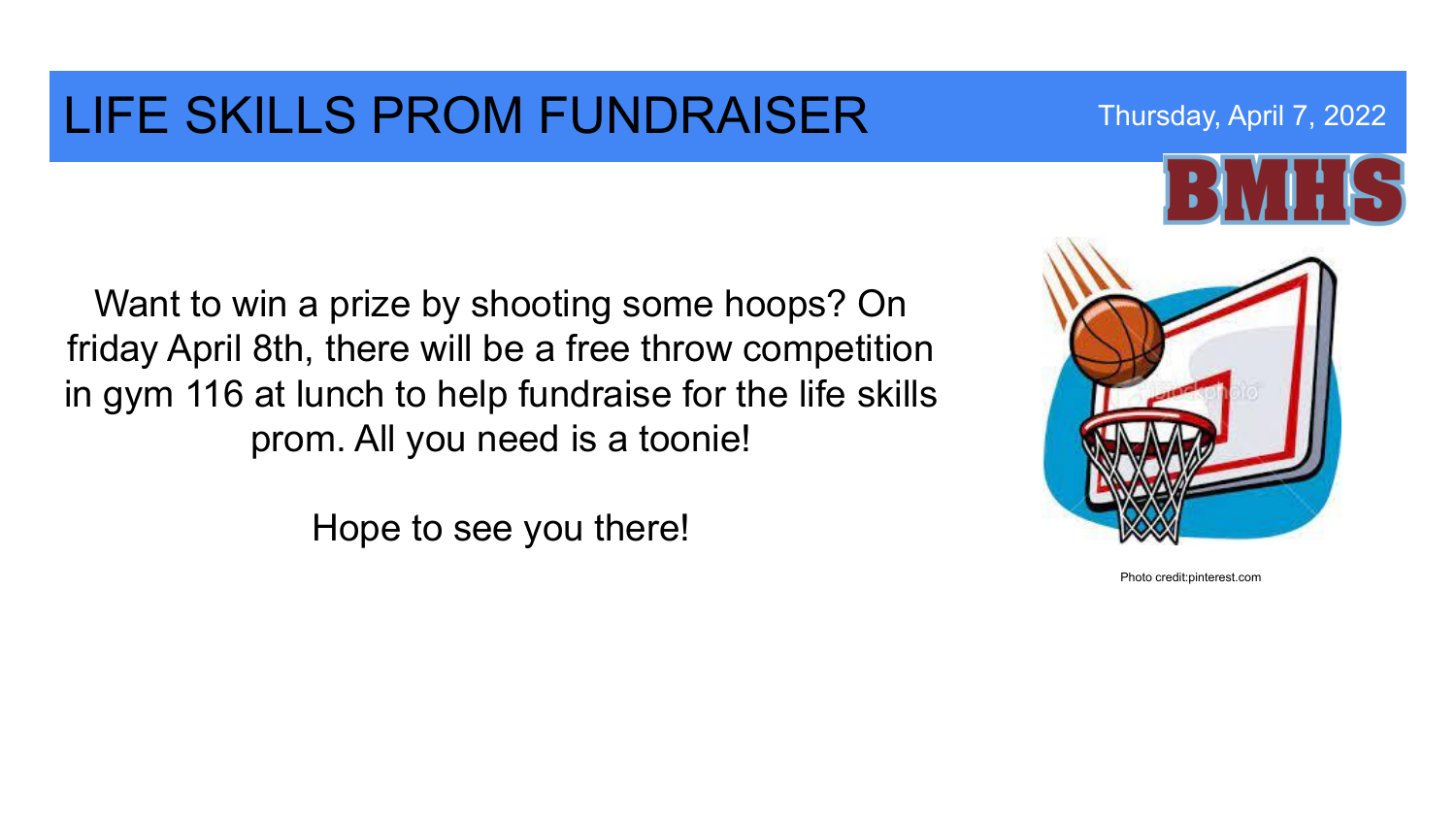### SUMMER COMPANY Thursday, April 7, 2022



#### **CALLING ALL STUDENTS!**

Ever had an idea for a company? Learning how to run your own student business is one of the best summer jobs you can have.

Successful Participants Receive:

- Up to \$3,000 in funding
- Hands-on training
- Mentoring from local business leaders

Summer Company is open for applications

To learn more about this program and how to apply, come to the information session that will be hosted by Banting's Coop Department on April 20th, 2022 during period 2 class.

Registration is required to attend the information session. You can register in the Co-op department.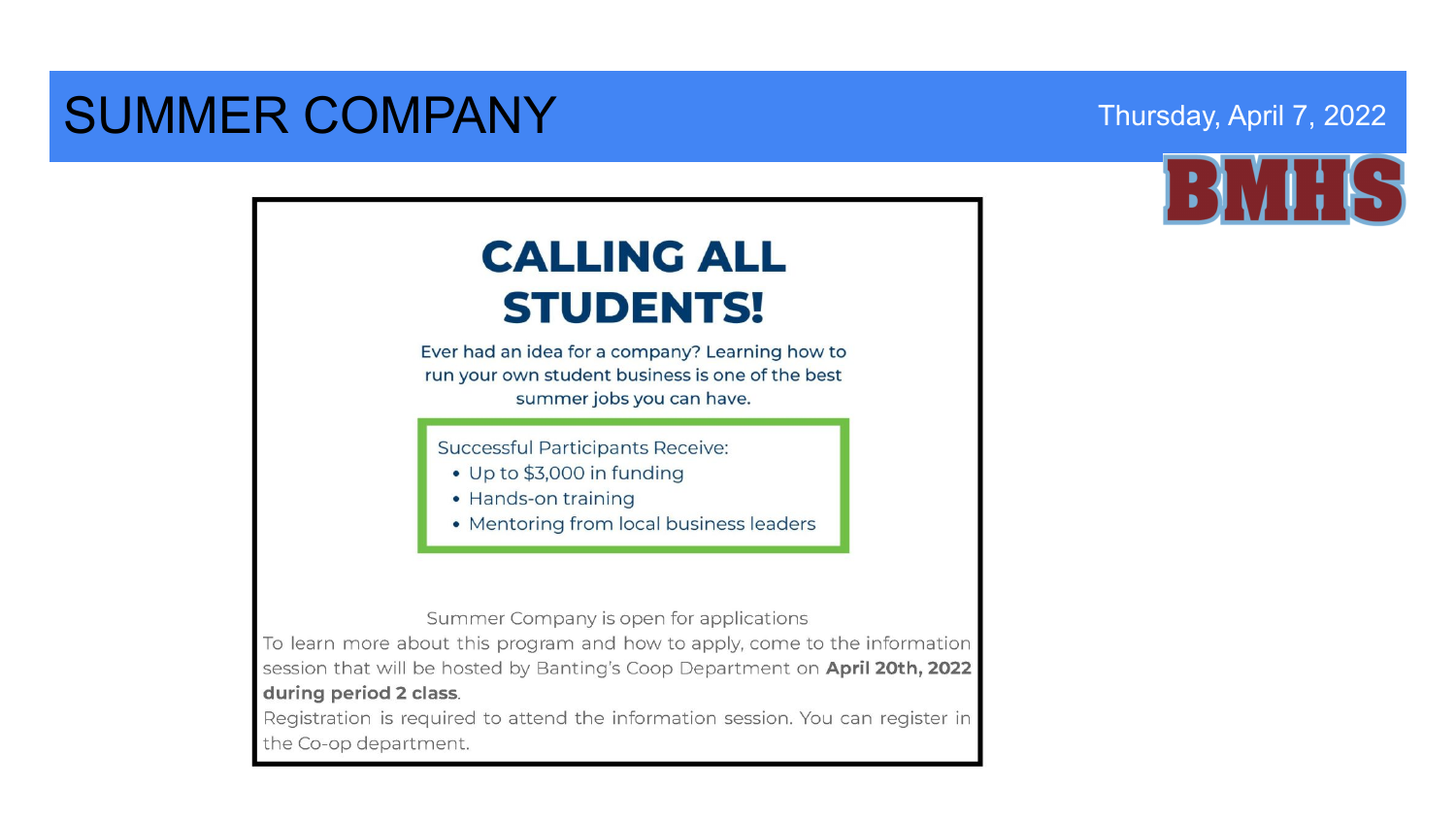### ACTIVE APRIL Thursday, April 7, 2022